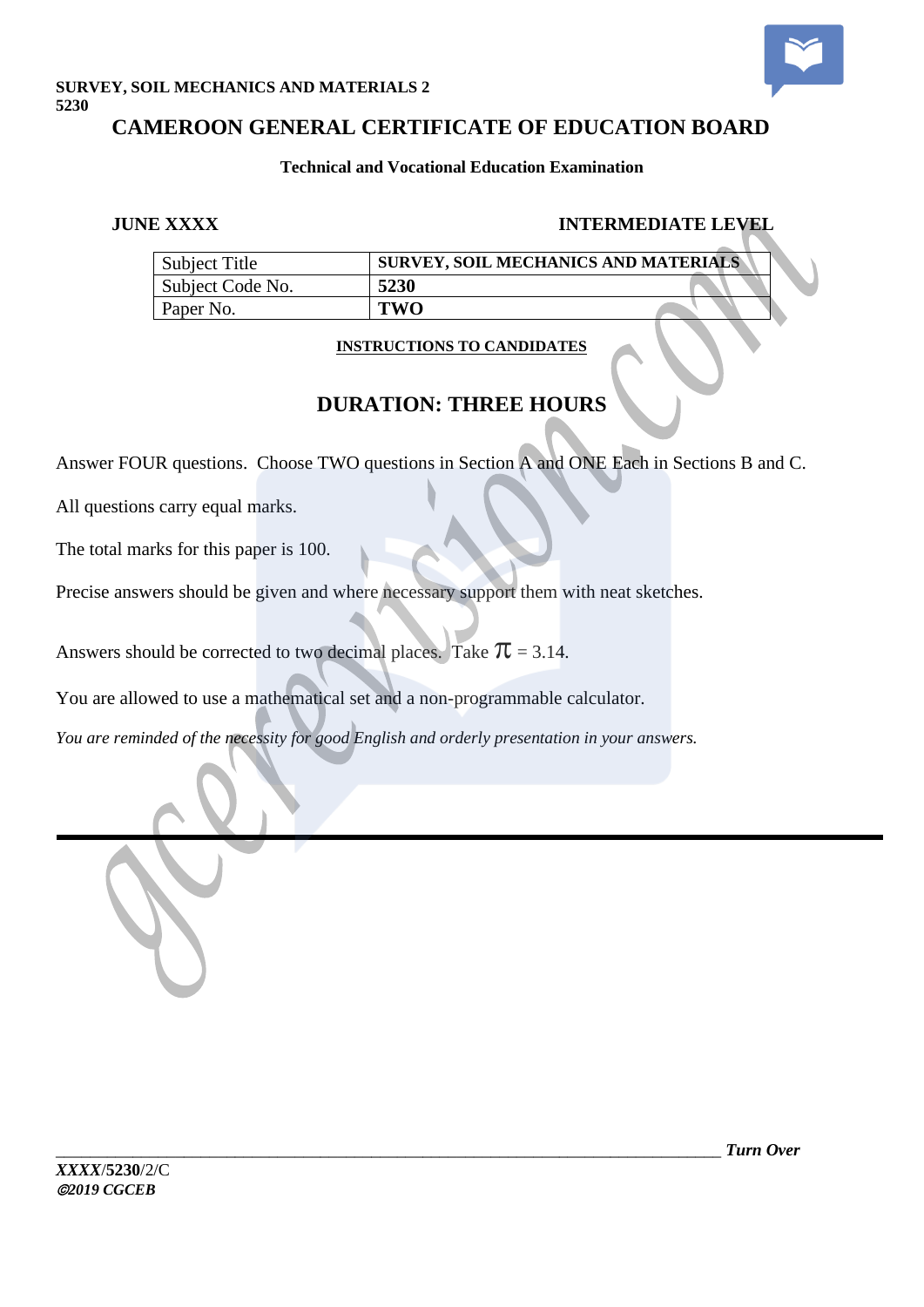#### **SECTION A: MATERIAL**

#### **Question 1**

The PTA during their last general assembly adopted a project for the construction of a dining shade in your school. After the preliminary studies by a locally based company, the use of burnt bricks and stones were adopted for the walls and foundation respectively. Your professional technology teacher expects you to answer the following questions**.**

|    |                                                                                                     | (3 marks)   |
|----|-----------------------------------------------------------------------------------------------------|-------------|
| b) |                                                                                                     | (3 marks)   |
|    | c) Draw and indicate the following parts of a typical brick (bed, frog, header, stretcher and aris) |             |
|    |                                                                                                     | $(8$ marks) |
|    |                                                                                                     | (4 marks)   |
| e) | With the aid of neat sketch show a way in which stones can be arranged in stone wall (label your    |             |
|    |                                                                                                     | (4 marks)   |
| f) | In function of their constituents, differentiate between cement and gauge mortar                    | (4 marks)   |

#### **Question 2**

As student on industrial internship in a building construction site for the realisation of a composite structure in stones, bricks and concrete, you have been posted to the bricks and mortar manufacturing plant and you have been asked by team leader to answer the following questions.

**\_\_\_\_\_\_\_\_\_\_\_\_\_\_\_\_\_\_\_\_\_\_\_\_\_\_\_\_\_\_\_\_\_\_\_\_\_\_\_\_\_\_\_\_\_\_\_\_\_\_\_\_\_\_\_\_\_\_\_\_\_\_\_\_\_\_\_\_\_\_\_\_\_\_\_\_\_\_\_\_\_\_\_\_\_\_\_\_**

- a) Briefly explain the following properties of burnt bricks: size and shape, colour, texture and compactness, and hardness and soundness………………………………………………….… **(6marks)** b) Define the following rock types base on their geological formation: sedimentary rocks, igneous rocks, and metamorphic rocks……………………………………………………………………...… **(6 marks)** c) Explain the following characteristics of a good building stone: appearance, strength, structure, and
- workability………………………………………………………………………………..…… **(7 marks)** d) State the function of each of the following concrete constituents: cement, coarse aggregates, and water……………………………………………………………..……………………………. **(6 marks)**

#### **\_\_\_\_\_\_\_\_\_\_\_\_\_\_\_\_\_\_\_\_\_\_\_\_\_\_\_\_\_\_\_\_\_\_\_\_\_\_\_\_\_\_\_\_\_\_\_\_\_\_\_\_\_\_\_\_\_\_\_\_\_\_\_\_\_\_\_\_\_\_\_\_\_\_\_\_\_\_\_\_\_\_\_\_\_\_\_\_ Question 3**

2019/**5230**/2/C

You have just been employed by a building construction enterprise realising the new market in your council area and have been posted to the reinforced concrete and mortar manufacturing plant. You have been asked by your team leader to answer the following questions

|    |                                                                                                                        | $(6$ marks) |
|----|------------------------------------------------------------------------------------------------------------------------|-------------|
|    | b) Briefly explain the characteristics of the following types of steel: mild steel, high carbon steel and high tensile |             |
|    | steel                                                                                                                  | $(6$ marks) |
|    | c) Name three types of mortar each base on: the type of binder and the application                                     | $(6$ marks) |
| d) | Outline the following fabrication procedures of cement mortar: Manual and Mechanical                                   | $(7$ marks) |
|    |                                                                                                                        |             |

#### **SECTION B: SOIL MECHANICS Question 4**

A sample of saturated clay was placed in a container and weighed. The weight was 6 N. The clay in its container was placed in an oven for 24 hours at 1058C. The weight reduced to a constant value of 5 N. The weight of the container is 1 N. If  $Gs = 2.7$ ,  $Sr = 1$ , determine the

|  | $(5$ marks) |
|--|-------------|
|  | $(5$ marks) |
|  | $(5$ marks) |
|  | $(5$ marks) |
|  | (5 marks)   |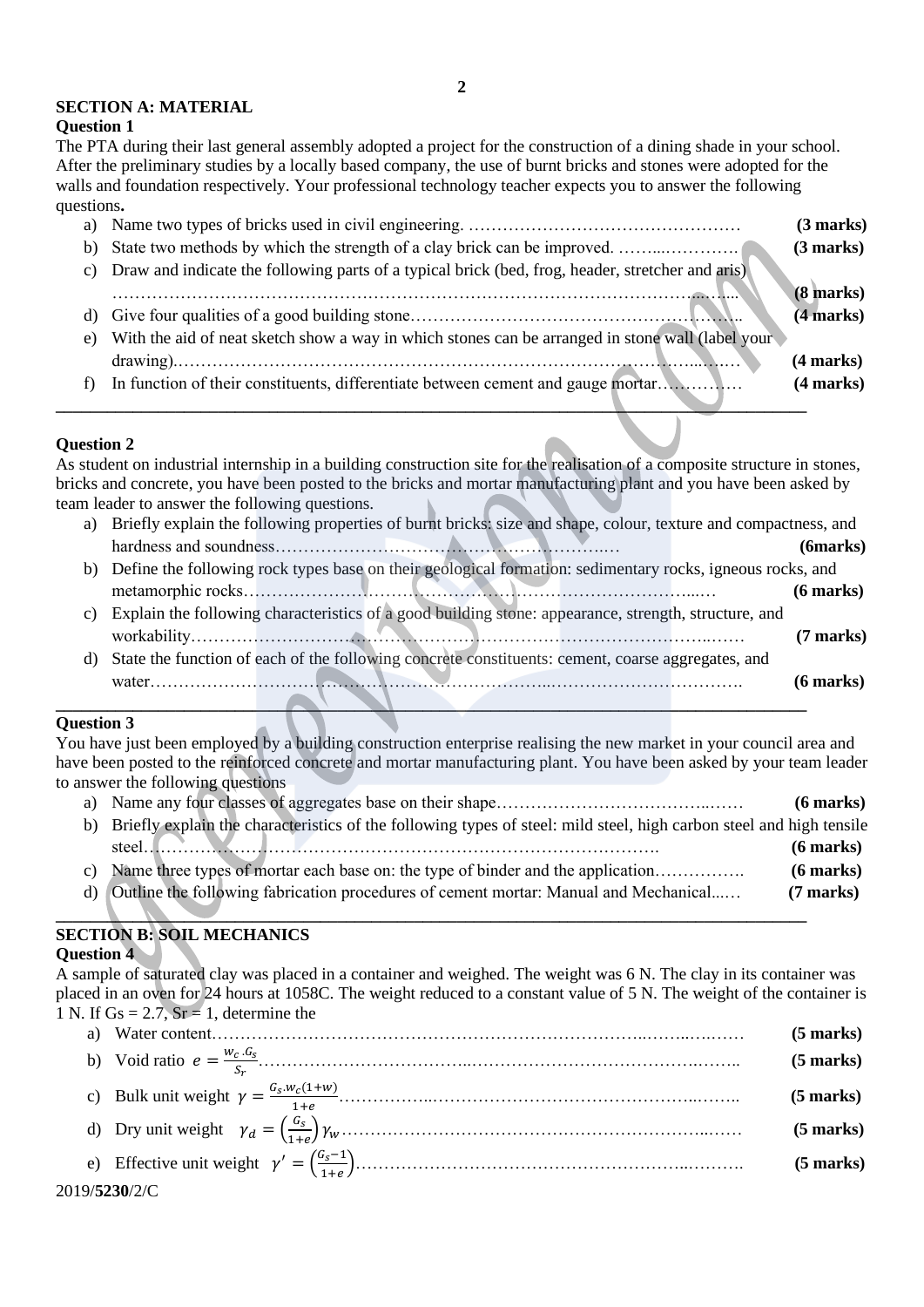#### **Question 5**

- a) Copy and complete the table below knowing that  $\gamma_d = \frac{\gamma}{1+\gamma}$ 1+ …………………………..……. **(12 marks)**
- b) Plot the dry density water content curve on a standard graph paper……………….……….. (**9 marks)**
- c) Deduce the maximum dry density and optimum water content………………….….…...…… **(4 marks)**

| Water content $(\% )$   | 6.2  | 8.1  | 9.8  | 11.5 | 12.3 | 13.2 |
|-------------------------|------|------|------|------|------|------|
| Bulk Density $(kN/m^3)$ | 16.9 | 18.7 | 19.5 | 20.5 | 20.4 | 20.1 |
| Dry Density $(kN/m^3)$  |      |      |      |      |      |      |
|                         |      |      |      |      |      |      |

#### **SECTION C: SURVEYS**

#### **Question 6**

The table below is an extract of a field note book of a leveling operation of the natural state of the segment of a surface water drainage system to be constructed on the newly constructed secondary school in your municipality. You are expected to determine the various levels which shall serve as a basis for the excavation.

| <b>Back</b><br>sight | <b>Intermediate</b><br><b>Sight</b> | Foresight | <b>Rise</b> | Fall | <b>Reduced</b><br><b>Levels</b> | <b>Distance</b> | <b>Remarks</b> |
|----------------------|-------------------------------------|-----------|-------------|------|---------------------------------|-----------------|----------------|
| 3.39                 |                                     |           |             |      | 26.70                           |                 |                |
|                      | 2.81                                |           |             |      |                                 |                 |                |
|                      | 2.51                                |           |             |      |                                 |                 |                |
|                      | 2.22                                |           |             |      |                                 |                 |                |
| 2.61                 |                                     | 1.88      |             |      |                                 |                 | Change point   |
|                      | 2.32                                |           |             |      |                                 |                 |                |
|                      | 2.32                                |           |             |      |                                 |                 |                |
|                      |                                     | 1.54      |             |      |                                 |                 |                |
|                      |                                     |           |             |      |                                 |                 |                |

|  | a) Define the following terms: line of collimation, benchmark, change point, foresight |  |  |  |  |  | $(6$ marks) |
|--|----------------------------------------------------------------------------------------|--|--|--|--|--|-------------|
|--|----------------------------------------------------------------------------------------|--|--|--|--|--|-------------|

b) Copy and complete the table above to determine reduce levels of the staff positions……… **(15 marks)** c) Carryout all the necessary checks…………………………………………………….……… **(4 marks)**

#### **Question 7**

.In order to find the rail levels of an existing railway, a point A was marked on the rail, then points at distances in multiples of 20 m from A and the following readings were taken:

**\_\_\_\_\_\_\_\_\_\_\_\_\_\_\_\_\_\_\_\_\_\_\_\_\_\_\_\_\_\_\_\_\_\_\_\_\_\_\_\_\_\_\_\_\_\_\_\_\_\_\_\_\_\_\_\_\_\_\_\_\_\_\_\_\_\_\_\_\_\_\_\_\_\_\_\_\_\_\_\_\_\_\_\_\_\_\_\_**

**\_\_\_\_\_\_\_\_\_\_\_\_\_\_\_\_\_\_\_\_\_\_\_\_\_\_\_\_\_\_\_\_\_\_\_\_\_\_\_\_\_\_\_\_\_\_\_\_\_\_\_\_\_\_\_\_\_\_\_\_\_\_\_\_\_\_\_\_\_\_\_\_\_\_\_\_\_\_\_\_\_\_\_\_\_\_\_\_**

Back sight 3.39 m or O.B.M. 23.10:

 $\blacksquare$ 

<u> Alban Maria Maria Maria Maria Maria Maria Maria Maria Maria Maria Maria Maria Maria Maria Maria Maria Maria </u>

- Intermediate sights on A,  $A + 20$  and  $A + 40$  of 2.81, 2.51 and 2.22 respectively.
- $A + 60$ : change point: foresight = 1.88, back sight = 2.61. Intermediate sights on  $A + 80$  and  $A + 100$  are 2.32 and 1.92 respectively; and finally a foresight of 1.54 on  $A + 120$ , all being in meters.
	- a) Complete appendix 2 with the above readings on the rise and fall system………… **(10 marks)**
	- b) Calculate the reduced levels of the staff positions (use **appendix 1**)……………… **(15 marks)**